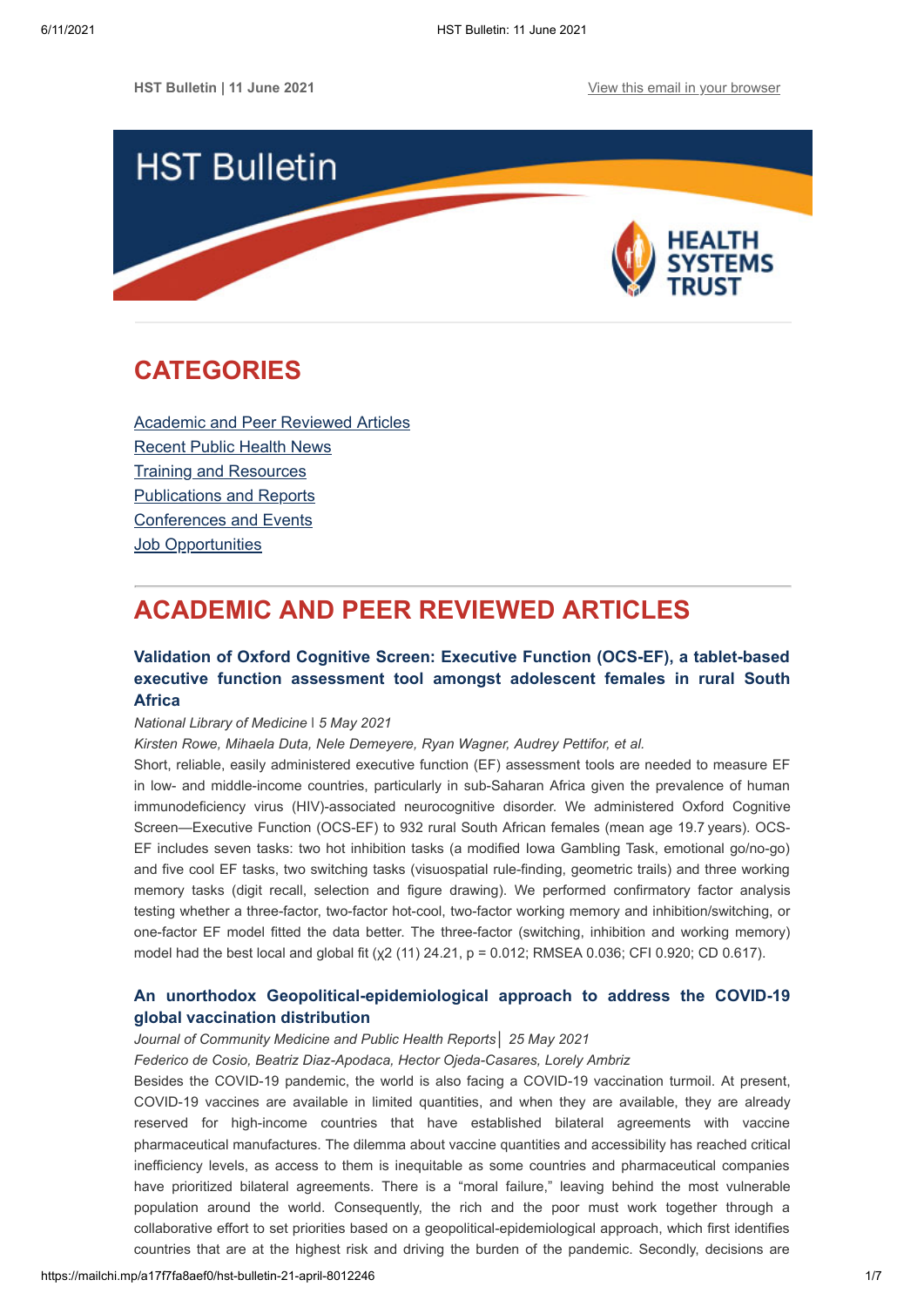#### 6/11/2021 HST Bulletin: 11 June 2021

made based on epidemiological evidence to support decision- and policymakers. Standardized mortality ratios (SMR) should be used to prioritize COVID-19 vaccine access because of the limited number of them worldwide, leaving at this point most countries of the world (developed and developing) with small numbers of vaccines that hardly will contribute to control, mitigate or suppress the pandemic, that is why those limited number of vaccines should be targeted to those geographic and the high risk group where the impact will be higher.

# **[Public healthcare system capacity during COVID-19: A computational case study of](https://onlinelibrary.wiley.com/doi/full/10.1002/hsr2.305) SARS-CoV-2**

# *Health Science Report │ 4 June 2021*

## *Saikat Batabyal, Arthita Batabyal*

Coronavirus Disease (COVID-19) is spreading typically to the human population all over the world and the report suggests that scientists have been trying to map the pattern of the early transmission of Severe Acute Respiratory Syndrome Coronavirus 2 (SARS-CoV-2) since it has been reported as an epidemic. Our main aim is to show if the rise-in-cases proceeds in a gradual and staggered manner instead of soaring quickly then we can suppress the burden of the health system. In this new case study, we are attempting to show how to control the outbreak of the infectious disease COVID-19 via mathematical modeling. We have examined that the method of flattening the curve of the coronavirus, which increases the recovery rate of the infected individuals and also helps to decrease the number of deaths. In this pandemic situation, the countries like Russia, India, the United States of America (USA), South Africa, and the United Kingdom (UK) are leading in front where the virus is spreading in an unprecedented way. From our point of view, we establish that if these countries are following the method of flattening the curve like China and South Korea then these countries can also overcome this pandemic situation.

# **[Induction-phase treatment costs for cryptococcal meningitis in high HIV-burden](https://wellcomeopenresearch.org/articles/6-140) African countries: New opportunities with lower costs**

## *Wellcome Open Research │ 5 June 2021*

*Bruce Larson, Amir Shroufi, Charles Muthoga, Rit Oladele, Radha Rajasingham, et al.*

Introduction: Access to and the cost of induction treatment for cryptococcal meningitis (CM) is rapidly changing. The newly-announced price for flucytosine (\$0.75 per 500 mg pill) and possibly lower prices for liposomal amphotericin B (AmB-L) create opportunities to reduce CM treatment costs compared to the current standard treatment in low- and middle-income countries.

Methods: We developed an Excel-based cost model to estimate health system treatment costs for CM over a two-week induction phase for multiple treatment combinations, newly feasible with improved access to flucytosine and AmB-L. CM treatment costs include medications, laboratory tests and other hospital-based costs (bed-day costs and healthcare worker time). We report results from applying the model using country-specific information for South Africa, Uganda, Nigeria, and Botswana.

# **The Role of Adolescents' Personal and Social Resources in Achieving Desired [Emotional and Behavioral Outcomes during an Anxiety-Provoking Pandemic](https://www.mdpi.com/1660-4601/18/12/6280/htm) Outbreak**

*International Journal of Environmental Research and Public Health │ 10 June 2021 Shira Bukchin-Peles and Tammie Ronen*

Considering adolescents' developmentally driven stressors and social needs, they may be particularly vulnerable to the anxiety associated with the public health and economic crises due to the COVID-19 pandemic. Furthermore, they may have difficulty following the mandated contagion prevention directives. The current study focused on the role of adolescents' positive personal resources (self-control, hope) and environmental resources (peer support) in two desired outcomes during the COVID-19 outbreak: wellbeing (i.e., maintaining/increasing positivity ratio) and contagion prevention behaviors (i.e., increasing handwashing). Path analysis was conducted using online survey data collected from a representative sample of 651 Israeli adolescents (ages 13–17). Positive resources were found to be both positively intercorrelated and negatively correlated with pandemic-related anxiety and positively with increased handwashing.

**[\(Return to Top\)](#page-0-1)**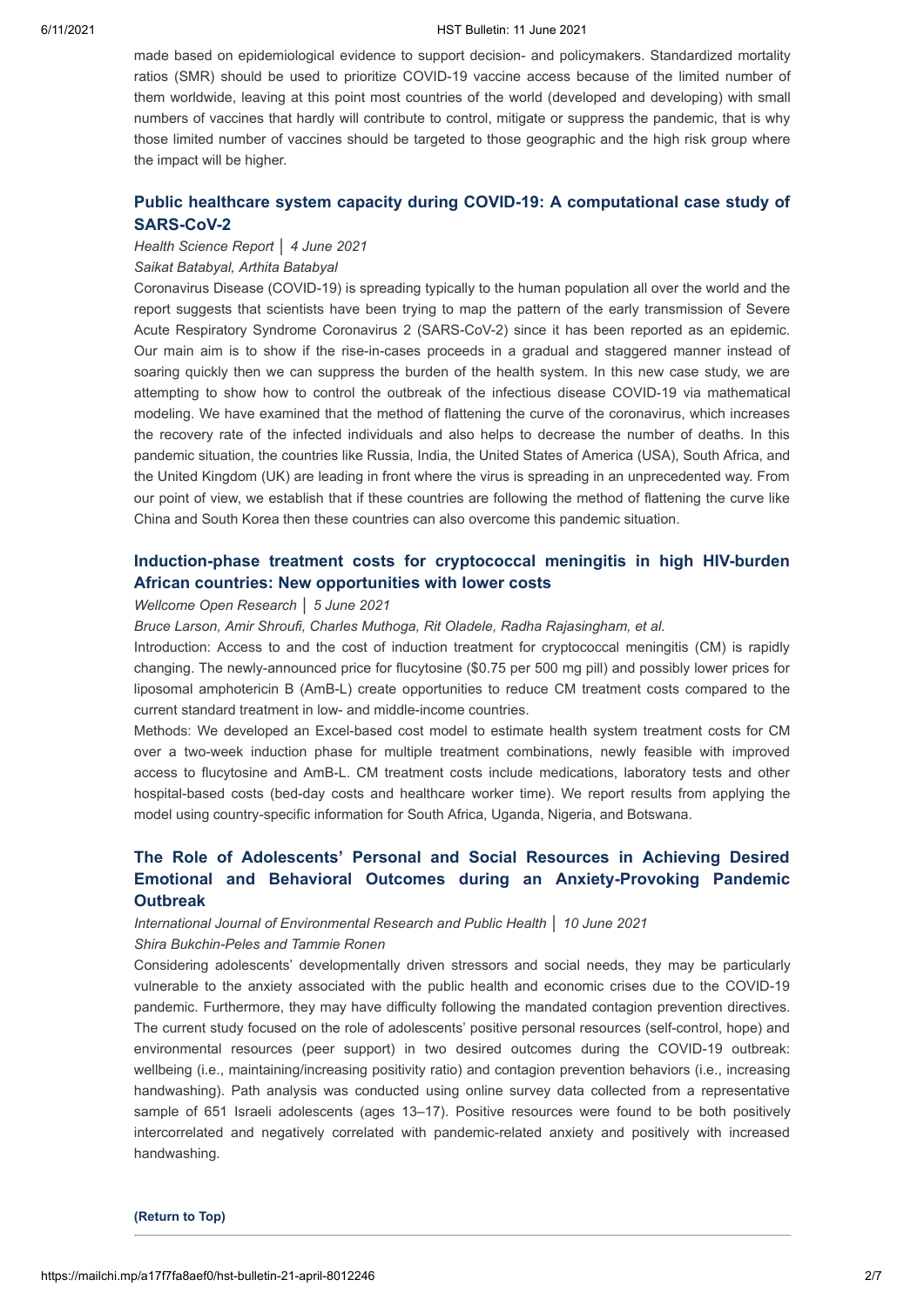# <span id="page-2-0"></span>**RECENT PUBLIC HEALTH NEWS**

# **[SA's vaccine rollout passes the 1 million mark – here's which provinces are leading](https://www.businessinsider.co.za/trending/which-province-is-leading-south-africa-covid-19-vaccine-rollout-2021-6) the race**

### *Business Insider │ 3 June 2021*

South Africa's vaccine rollout has passed an important milestone by reaching more than one million people at the start of June. As the daily number of doses administered picked up – after a dismally low levels between February and May – the health department has released its first provincial breakdown of cumulative jabs. By Wednesday 2 June, a total of 1,117,569 Covid-19 vaccine doses had been administered as part of South Africa's phased rollout which aims to attain herd immunity (by inoculating 67% of the population) by May 2022. To vaccinate 40 million people within this time frame, South Africa's public and private healthcare facilities will need to average a daily tally of 120,000 doses. Although South Africa has tripled its number of daily doses administered since the first week of Phase 2 of the rollout began on 17 May, the current average of 10,644 jabs a day is still far off the mark.

# **['Sniper attack': Inside the Western Cape trial of a potentially variant-proof vaccine](https://www.dailymaverick.co.za/article/2021-06-07-sniper-attack-inside-the-western-cape-trial-of-a-potentially-variant-proof-vaccine/)**

#### *Daily Maverick | 7 June 2021*

In February, the University of Cape Town (UCT) announced that a group of its researchers was expected to start a Phase I clinical trial of an experimental Covid-19 vaccine produced by US company ImmunityBio. The experimental vaccine differs from current Covid-19 vaccines because it is designed to be more robust against the emergence of new variants. Things have progressed significantly in the more than three months since then. The second chair in the Department of Medicine at UCT and a coinvestigator on the trial, Professor Graeme Meintjes, says the Phase I trial, which started in March at the Wellcome Centre for Infectious Diseases Research in Africa's Khayelitsha clinical research site, is ongoing. Vaccines are usually only approved after findings from Phase III trials have been published. He says the first two cohorts of 10 participants each have been enrolled and both received two subcutaneous injections of the vaccine, three weeks apart. One cohort received a higher dose.

### **[Coming full circle on rehabilitation—a community hospital during COVID](https://blogs.bmj.com/bmj/2021/06/07/coming-full-circle-on-rehabilitation-a-community-hospital-during-covid/?utm_source=twitter&utm_medium=social&utm_term=hootsuite&utm_content=sme&utm_campaign=usage)**

#### *The BMJ Opinion | 7 June 2021*

When the second wave of the covid-19 pandemic swept the UK, the general ward of our community hospital in Oxfordshire wasn't spared. Our hospital is normally an enabling environment with a strong focus on rehabilitation, but at the peak of the second wave, over half of our ward was occupied by unwell patients with covid-19. This created challenges in caring for our patients and in communication, but the lessons learnt and insights gained have changed the way I practice and will continue to do so long into the future.

## **[This week: A new road-map to an HIV-free world in the next decade](https://www.dailymaverick.co.za/article/2021-06-07-this-week-a-new-road-map-to-an-hiv-free-world-in-the-next-decade/?utm_campaign=snd-autopilot)**

#### *Maverick Citizen | 7 June 2021*

This week civil society will join political leaders in discussing the next 10 years of action against the Aids epidemic, the climate crisis and a pan-African future. This week the next decade of the global response to the HIV epidemic will be determined in South Africa and abroad. From Tuesday 8 June to Thursday 10 June, the United Nations will convene the High-Level Meeting on Aids. The General Assembly will assess how the impact of the epidemic has been reduced over the past five years and will adopt a "new political declaration" to steer the next decades' action against HIV. This meeting will convene a week after the 40th anniversary after the first cases of HIV was identified. Browse the extensive list of events here.

## **[COVID-19 \(coronavirus\) travel advice](https://www.mayoclinic.org/diseases-conditions/coronavirus/in-depth/coronavirus-safe-travel-advice/art-20486965?mc_id=us&utm_source=enewsletter&utm_medium=en&utm_content=general&utm_campaign=mayoclinic&geo=national&placementsite=enterprise&invsrc=patloy&cauid=119484)**

### *Mayo Clinic | 7 June 2021*

Wide-spread vaccination holds promise for ending the coronavirus disease 2019 (COVID-19) pandemic. but it won't happen overnight. In the meantime, continue taking precautions to protect yourself and others if you must travel. If you're fully vaccinated, you're less likely to get and spread COVID-19, but international travel can still increase your risk of getting new COVID-19 variants. The Centers for Disease Control and Prevention (CDC) recommends that you should avoid travel until you've been fully vaccinated when possible.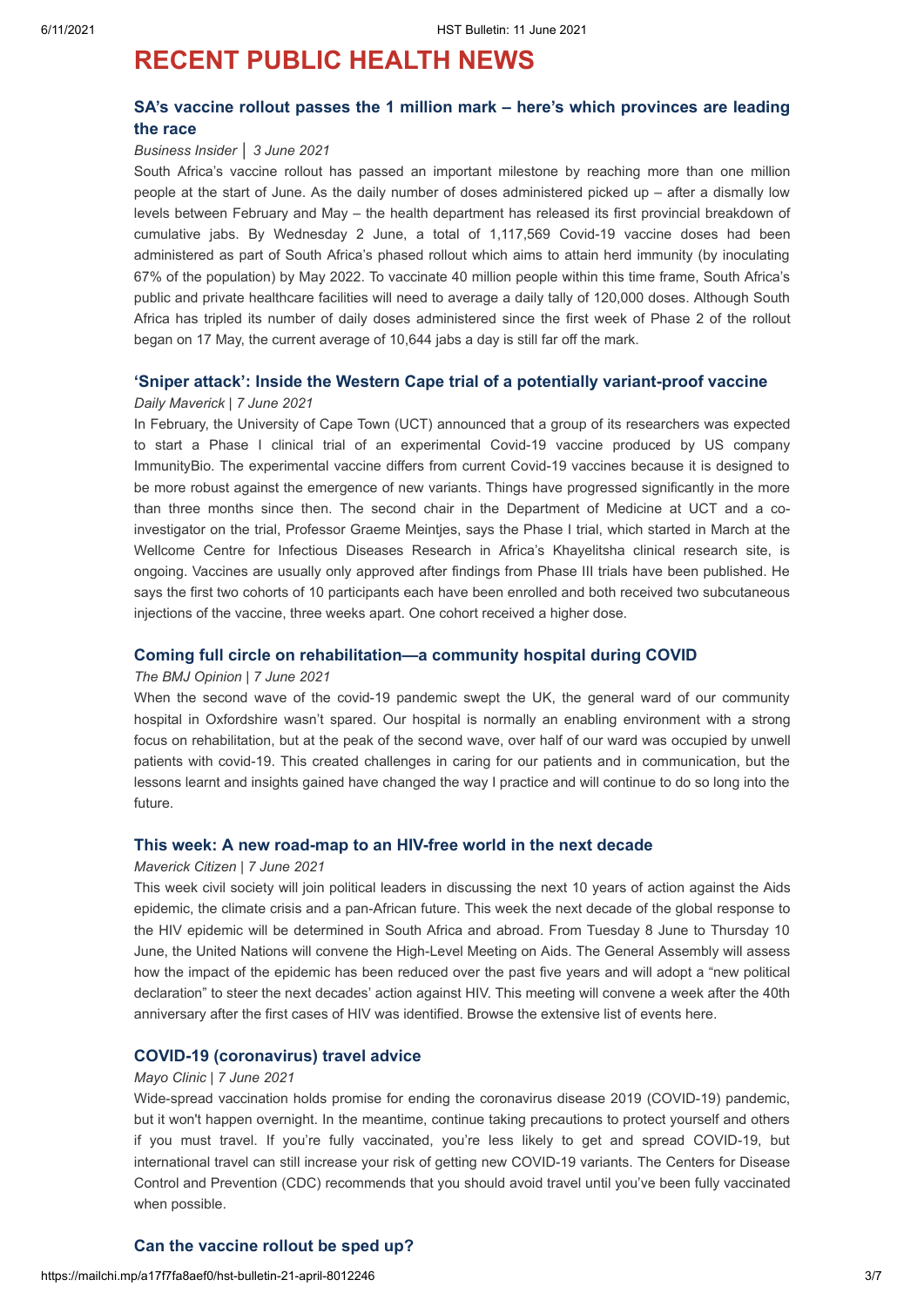### *Ground up | 7 June 2021*

South Africa's vaccine rollout was slow to start and even the current acceleration leaves the country far behind where it should be. A large part of the problem is global competition for vaccine supply. Yet much more needs to be done to ensure that the available vaccines get into the arms of South Africans as fast as possible. Provinces and sites are currently performing unevenly, which should not surprise us. It is not clear how the government will address this challenge, especially as the supply of available vaccines grows.

# **[In Focus: Global strategy to end Cryptococcal Meningitis in people living with HIV](https://www.spotlightnsp.co.za/2021/06/08/in-focus-global-strategy-to-end-cryptococcal-meningitis-in-people-living-with-hiv/)**

## Spotlight │ 8 June 2021

Cryptococcal meningitis is the second biggest killer of people living with HIV after tuberculosis (TB). For decades it has flown under the radar – despite its high mortality rate – but it is finally getting the attention it deserves with the launch of a new global initiative to end deaths due to this fungal brain infection by 2030.The initiative, launched by the United States Centre for Disease Control, Clinton Health Access Initiative (CHAI) and UNITAID last month, aims to get the gold standard drug to treat cryptococcal meningitis – flucytosine – registered in countries that need it. Flucytosine is still not registered in South Africa although sub-Saharan Africa accounts for over 75% of cryptococcal meningitis deaths. That it remains unregistered is due to a combination of market failures and a lack of generic players in the field although the drug is over 50 years old and off-patent.

## **[South African healthcare company soars after Alzheimer's drug approval](https://businesstech.co.za/news/business/496905/south-african-healthcare-company-soars-after-alzheimers-drug-approval/)**

#### *Business Tech ǀ 8 June 2021*

Share in Life Healthcare Group – a South African private hospital operator – soared in trade on the Johannesburg Stock Exchange on Tuesday (8 June), after the US Food and Drugs Administration approved Biogen's Alzheimer's drug. Biogen Inc's controversial Alzheimer's disease therapy was approved by US regulators, a landmark decision that stands to dramatically change treatment for the debilitating brain condition, Bloomberg reported. The Food and Drug Administration granted the antibody therapy an accelerated approval, meaning that Biogen will need to conduct more research to establish its benefits for it to remain on the market. CCMDD: "The right medicine, for the right patient, in the right parcel, in the right place, at the right time."

# **9 massive problems [with government's NHI plans – which still need to be addressed](https://businesstech.co.za/news/government/497353/9-massive-problems-with-governments-nhi-plans-which-still-need-to-be-addressed-before-the-end-of-the-year/) before the end of the year**

### *Business Tech* | *9 June 2021*

Government plans to move forward with the implementation and establishment of a National Health Insurance Scheme (NHI) in South Africa – with phase two of the scheme scheduled to begin in 2022. However, there is a glaring lack of clarity around the roadmap for the scheme – and a legal minefield covering the current processes, says legal firm Werksmans Attorneys. According to the firm, the processes are divided into two phases, with phase one setting out certain objectives that have to be met on or before 31 December 2021.

## **[SA records over 8000 new Covid-19 cases in the last 24 hours](https://www.iol.co.za/news/south-africa/kwazulu-natal/sa-records-over-8000-new-covid-19-cases-in-the-last-24-hours-eece27d0-e058-495a-93d9-c1058f0ff718)**

#### *IOL* | *9 June 2021*

South Africa has recorded an increase of 8 881 new cases in the last 24 hours. The National Institute of Communicable Diseases confirmed that the country's cumulative Covid-19 case count had increased to 1 712 939. The death toll has increased by 129 to 57 310.

## **[COVID-19: Numbers escalating in Free State schools](https://www.spotlightnsp.co.za/2021/06/10/covid-19-numbers-escalating-in-free-state-schools/)**

#### *Spotlight* │ *10 June 2021*

While it is uncertain when teachers in the Free State will receive vaccinations during this third wave, the number of COVID-19 infections and deaths in the province's schools continues to increase. So far, according to figures from the Department of Basic Education the Free State has officially reported the deaths of six learners, 75 teachers, and three non-teaching staff between the period of March 2020 to date. Most of these cases were in Motheo District, which includes Bloemfontein, followed by Lejweleputswa District, which includes towns such as Welkom.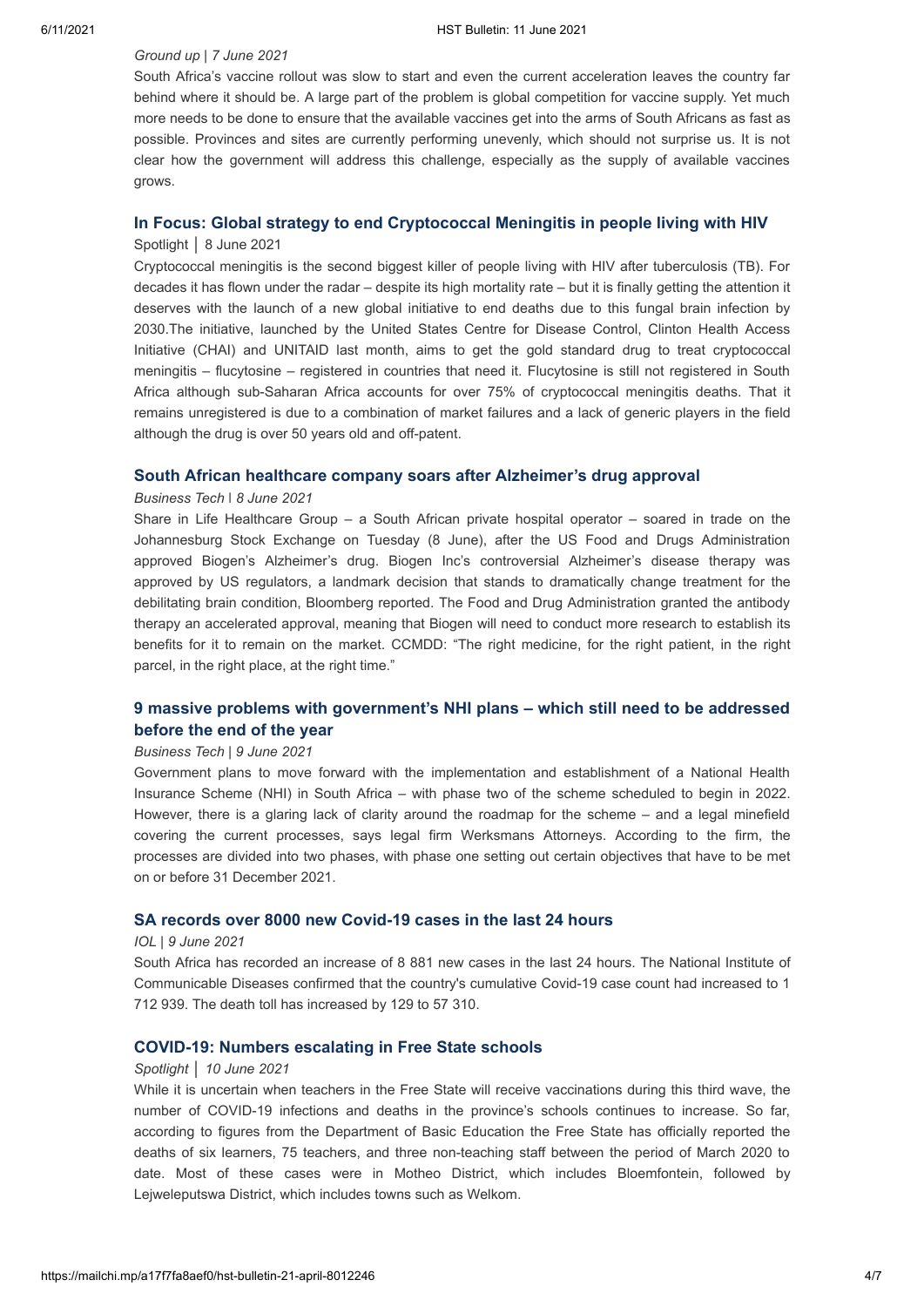# <span id="page-4-0"></span>**TRAINING AND RESOURCES**

#### **[HSTi offers accredited and non-accredited short courses and full programmes](https://www.hstinstitute.co.za/Training)**

The Health Systems Training Institute (HSTi) is the training arm of the Health Systems Trust (HST), a leading force in the South African public health sector. HST was established in 1992, on the brink of democracy in South Africa, and has since played a significant role in strengthening the national primary health system through health research, informatics, clinical support, capacity-building and training.

#### **[\(Return to Top\)](#page-0-1)**

# **PUBLICATIONS AND REPORTS**

#### **[Focus on foodborne diseases](https://www.nicd.ac.za/wp-content/uploads/2021/05/Entertic-diseases.pdf)**

*Communicable Diseases Communiqué ǀ May 2021*

Burden of Disease: Foodborne diseases result in significant morbidity and mortality worldwide, affecting persons of all ages, but in particular individuals living in low- and middle-income regions of the world and children younger than five years of age. The full extent and economic cost of unsafe food remains unknown. A report prepared by the World Health Organization Foodborne Disease Burden Epidemiology Group estimates that 31 foodborne hazards resulted in an estimated 600 (95% uncertainty interval (UI) 420-960) million foodborne illnesses and 420 000 (95% UI 310 000- 600 000) deaths globally in 2010.

# **[Global commitments, local action](https://www.unaids.org/en/resources/presscentre/pressreleaseandstatementarchive/2021/june/20210603_global-commitments-local-action)**

## *UNAIDS │ 3 June 2021*

Four decades after the first cases of AIDS were reported, new data from UNAIDS show that dozens of countries achieved or exceed the 2020 targets set by the United Nations General Assembly in 2016 evidence that the targets were not just aspirational but achievable. The report shows that countries with progressive laws and policies and strong and inclusive health systems have had the best outcomes against HIV. In those countries, people living with and affected by HIV are more likely to have access to effective HIV services, including HIV testing, pre-exposure prophylaxis (medicine to prevent HIV), harm reduction, multimonth supplies of HIV treatment and consistent, quality follow-up and care. "Highperforming countries have provided paths for others to follow," said Winnie Byanyima, the Executive Director of UNAIDS. "Their adequate funding, genuine community engagement, rights-based and multisectoral approaches and the use of scientific evidence to guide focused strategies have reversed their epidemics and saved lives. These elements are invaluable for pandemic preparedness and responses against HIV, COVID-19 and many other diseases."

#### **[Update on SARS-CoV-2 variant nomenclature](https://www.who.int/docs/default-source/coronaviruse/risk-comms-updates/update60_nomenclature-variants.pdf?sfvrsn=27fc6fa_4)**

*WHO ǀ 9 June 2021*

The Latest on the COVID-19 Global Situation & the Main Drivers of Transmission.

#### **[Child Labour: Global estimates 2020, trends and the road forward](https://www.ilo.org/ipec/Informationresources/WCMS_797515/lang--en/index.htm)**

*International Labour Organization ǀ 10 June 2021*

Published for the first time jointly by the ILO and UNICEF, as co-custodians of Target 8.7 of the Sustainable Development Goals, the report Child Labour: 2020 global estimates, trends and the road forward takes stock of where we stand in the global effort to end child labour.

# **[Epidemiology and clinical characteristics of laboratory-confirmed cases of COVID-](https://www.nicd.ac.za/wp-content/uploads/2020/07/Laboratory-confirmed-cases-of-COVID-19-aged-%E2%89%A418-years.pdf)19 aged ≤ 18 years, South Africa, 3 March 2020 – 7 June 2020**

*National Institute for Communicable Disease ǀ June 2021*

In December 2019, a cluster of pneumonia cases of unknown aetiology was reported in Wuhan, Hubei Province China. The cause of the outbreak has since been confirmed as severe acute respiratory coronavirus-2 (SARS-CoV-2) and the disease named coronavirus disease 2019 (COVID-19). Cases have since spread worldwide, with 8 061 550 million individuals infected and 387 155 deaths reported to World Health Organization. The first case of COVID-19 in South Africa was reported on 5 March 2020 (week 8)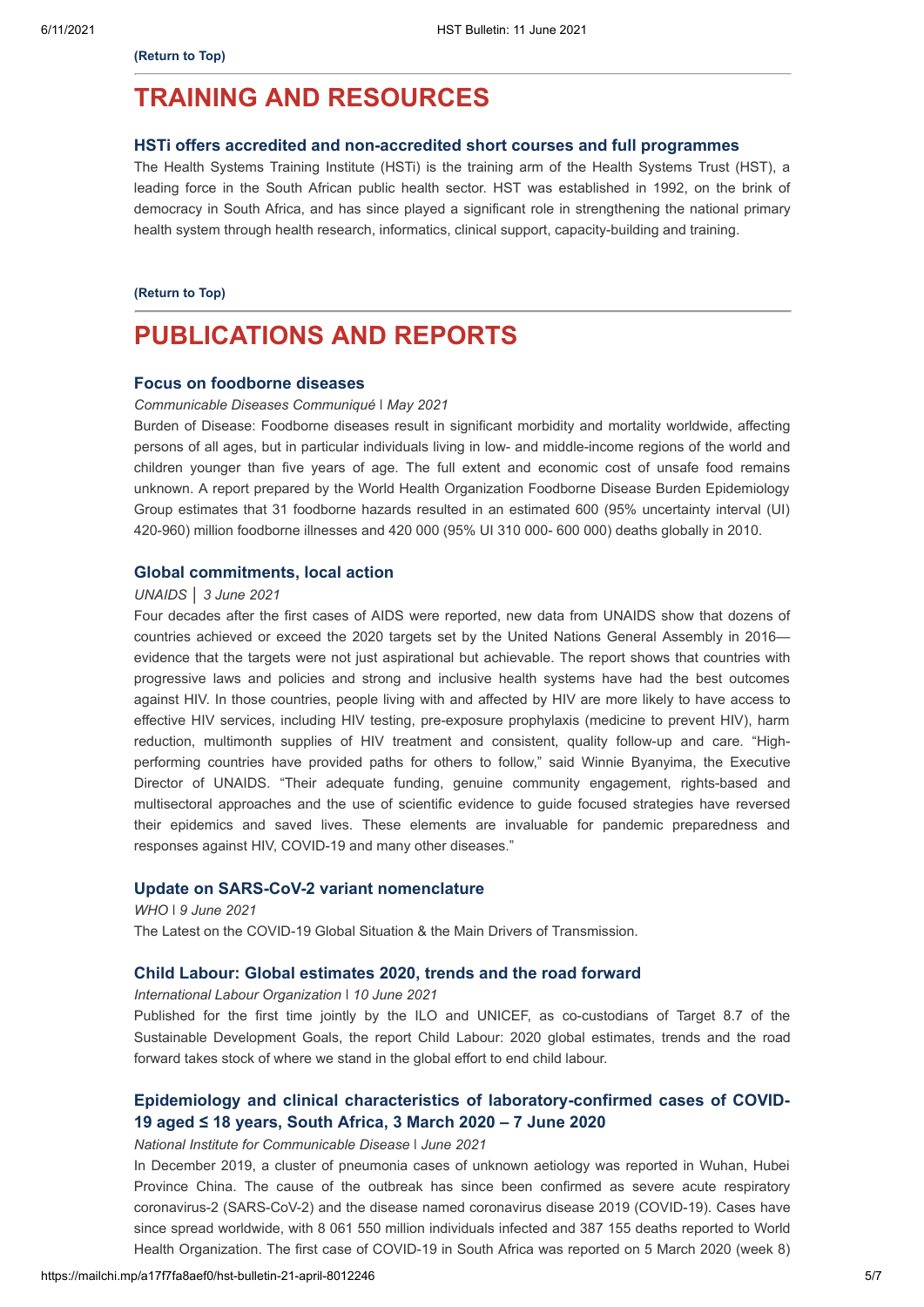in KwaZulu-Natal Province. By 9 June 2020, the country had reported 52 991 cases with 66% of cases reported in the Western Cape.

#### **[\(Return to Top\)](#page-0-1)**

# <span id="page-5-0"></span>**CONFERENCES AND EVENTS**

## **[Epidemiological Data Analysis Using STATA Course](https://10times.com/e1z3-d6x4-g9sd)**

Date: 14 – 18 June 2021

Place: Bloemfontein

Epidemiologists have relied on Stata for over 30 years because of its specialized epidemiologic commands, accuracy, and ease of use. Whether you are researching infectious diseases, investigating exposure to pathogens, or studying chronic diseases, Stata provides the data management and statistical tools to support your research. It also gives you the ability to make publication-quality graphics so you can clearly display your findings. The course is suitable for potential epidemiologists and biostatisticians and current researchers including clinicians, laboratory and social scientists. Participants should have knowledge of Basic Statistics and be familiar with the Statistical package Stata.

#### **[Amref Health Africa Youth and Adolescent Strategy Launch](https://amref.zoom.us/webinar/register/WN_tuWapP_9RKGsGoqQ6cGRvg)**

Young people must be at the front and center of global change and innovation. The youth remain agents of catalytic development in their respective communities and beyond! The potential of Africa's 420 million youth population in shifting its socio-economic landscape in the backdrop of poor health and socioeconomic outcomes cannot be ignored. Despite advancements in policy commitments to youth development, young people in Africa remain disproportionately left behind in health and social development, including facing increased barriers to quality healthcare access. For example, over the past couple of years, HIV has been the leading cause of death among adolescents (10 to 19 years) in Sub-Saharan Africa (UNAIDS, 2018), while youth account for 60% of Africa's unemployment (World Bank, 2016) - a missed opportunity to capitalize on one of the continent's greatest assets for growth. Even more crucial is the need to provide an enabling environment for the youth to exercise their right to influence decisions that affect them. As such, Amref Health Africa is increasing its engagement with and inclusion of young people in our leadership and programme implementation as emphasized in our inaugural Global Youth and Adolescent Strategy (2021-2022). The implementation of this strategy will inform the next phase of Amref Health Africa's corporate strategy, ensuring that we are youth-inclusive and youth-centric, to address the most pressing needs of this population.

**[\(Return to Top\)](#page-0-1)**

# <span id="page-5-1"></span>**JOB OPPORTUNITIES**

The Health Systems Trust currently has no available jobs.

**[\(Return to Top\)](#page-0-1)**



*Copyright © 2019 HEALTH SYSTEMS TRUST, All rights reserved.*

**Our mailing address is:** hst@hst.org.za